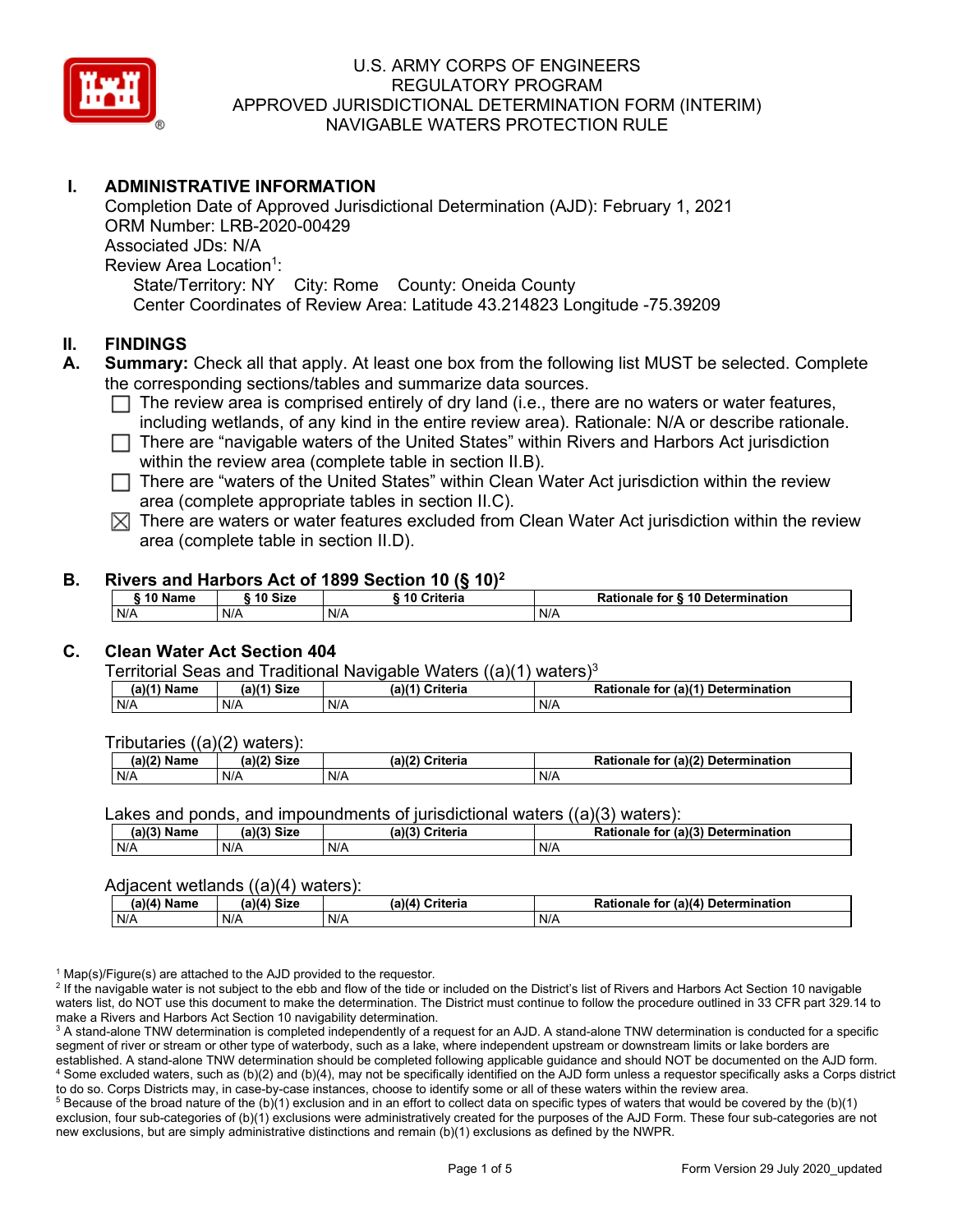

# **D. Excluded Waters or Features**

Excluded waters  $((b)(1) - (b)(12))^4$ :

| <b>Exclusion Name</b> | $\sqrt{2}$<br><b>Exclusion Size</b> | .,,<br>Exclusion <sup>5</sup>             | <b>Rationale for Exclusion Determination</b>                                                                  |
|-----------------------|-------------------------------------|-------------------------------------------|---------------------------------------------------------------------------------------------------------------|
| Stream 1/ Ditch       | 130 feet                            | $(b)(5)$ Ditch that is not an $(a)(1)$ or | Stream 1 and Wetland B are an ephemeral ditch                                                                 |
|                       |                                     | $(a)(2)$ water, and those portions of a   | system that collects runoff from multiple directions and                                                      |
|                       |                                     | ditch constructed in an (a)(4) water      | empties into an unmapped stormwater system that                                                               |
|                       |                                     | that do not satisfy the conditions of     | discharges at an unknown location. The entire review                                                          |
|                       |                                     | (c)(1)                                    | area has been manipulated by fill or grading during                                                           |
|                       |                                     |                                           | construction of the Air Force Base and the soils are                                                          |
|                       |                                     |                                           | classified as Urban Land with a hydric rating of 2%.                                                          |
|                       |                                     |                                           | Stream 1 and the stormwater drain can be seen on                                                              |
|                       |                                     |                                           | aerial photography dating back to 1960 when this                                                              |
|                       |                                     |                                           | portion of the Air Force Base was under construction.                                                         |
|                       |                                     |                                           | According to the USGS topographical map, the review                                                           |
|                       |                                     |                                           | area previously consisted of steep slopes and Six-Mile                                                        |
|                       |                                     |                                           | Creek ran through the northeastern portion of the                                                             |
|                       |                                     |                                           | review area. The average elevation on USGS maps                                                               |
|                       |                                     |                                           | was between 450 to 460 feet elevation and the current                                                         |
|                       |                                     |                                           | elevation is the same as the rest of the airfield at                                                          |
|                       |                                     |                                           | approximately 480 feet elevation, demonstrating that                                                          |
|                       |                                     |                                           | the entire site was raised by 20 to 30 feet during                                                            |
|                       |                                     |                                           | construction, when this occurred, Six-Mile Creek was                                                          |
|                       |                                     |                                           | relocated further to the northeast and culverted under                                                        |
|                       |                                     |                                           | the runway. The ditch system was never a portion of                                                           |
|                       |                                     |                                           | this relocated tributary. The ditch system only conveys                                                       |
|                       |                                     |                                           | water during rain events based on the lack of water                                                           |
|                       |                                     |                                           | evident in the channel in all aerial photos and site visits.                                                  |
|                       |                                     |                                           | The ditch system was created during construction to                                                           |
|                       |                                     |                                           | convey stormwater and the ditch is not a relocated                                                            |
|                       |                                     |                                           | tributary.                                                                                                    |
| Wetland A             | $0.58$ acres                        | (b)(1) Non-adjacent wetland               | Wetland A does not abut any (a)(1)-(a)(3) water. The                                                          |
|                       |                                     |                                           | nearest $(a)(1)-(a)(3)$ water is the relocated channel of<br>Six-Mile Creek, which is more than 900 feet from |
|                       |                                     |                                           | Wetland A. According to the USGS map, Wetland A is                                                            |
|                       |                                     |                                           | located near the original location of Six-Mile Creek that                                                     |
|                       |                                     |                                           | was relocated and graded prior to 1960. The entire                                                            |
|                       |                                     |                                           | area was raised approximately 20 to 30 feet to bring the                                                      |
|                       |                                     |                                           | site up to the same elevation as the remainder of the                                                         |
|                       |                                     |                                           | airfield when the stream was relocated. Wetland A                                                             |
|                       |                                     |                                           | boundaries were confirmed during a site visit conducted                                                       |
|                       |                                     |                                           | by the Corps of Engineers on June 5, 2020 and                                                                 |
|                       |                                     |                                           | Wetland A is a depressional feature with upland on all                                                        |
|                       |                                     |                                           | sides, which likely drains to a stormwater drain located                                                      |
|                       |                                     |                                           | approximately 15 feet to the northeast of the wetland                                                         |
|                       |                                     |                                           | boundaries as overland sheet flow during storm events                                                         |
|                       |                                     |                                           | only.                                                                                                         |
|                       |                                     |                                           | Wetland A is not inundated by any a(1)-a(3) water                                                             |
|                       |                                     |                                           | during a typical year. Six-Mile Creek would need to                                                           |
|                       |                                     |                                           | flood beyond any known flood occurrence to inundate                                                           |
|                       |                                     |                                           | Wetland A at any time. There is no evidence of Wetland                                                        |

 $1$  Map(s)/Figure(s) are attached to the AJD provided to the requestor.

<sup>2</sup> If the navigable water is not subject to the ebb and flow of the tide or included on the District's list of Rivers and Harbors Act Section 10 navigable waters list, do NOT use this document to make the determination. The District must continue to follow the procedure outlined in 33 CFR part 329.14 to make a Rivers and Harbors Act Section 10 navigability determination.

<sup>3</sup> A stand-alone TNW determination is completed independently of a request for an AJD. A stand-alone TNW determination is conducted for a specific segment of river or stream or other type of waterbody, such as a lake, where independent upstream or downstream limits or lake borders are established. A stand-alone TNW determination should be completed following applicable guidance and should NOT be documented on the AJD form. <sup>4</sup> Some excluded waters, such as (b)(2) and (b)(4), may not be specifically identified on the AJD form unless a requestor specifically asks a Corps district to do so. Corps Districts may, in case-by-case instances, choose to identify some or all of these waters within the review area.

<sup>5</sup> Because of the broad nature of the (b)(1) exclusion and in an effort to collect data on specific types of waters that would be covered by the (b)(1) exclusion, four sub-categories of (b)(1) exclusions were administratively created for the purposes of the AJD Form. These four sub-categories are not new exclusions, but are simply administrative distinctions and remain (b)(1) exclusions as defined by the NWPR.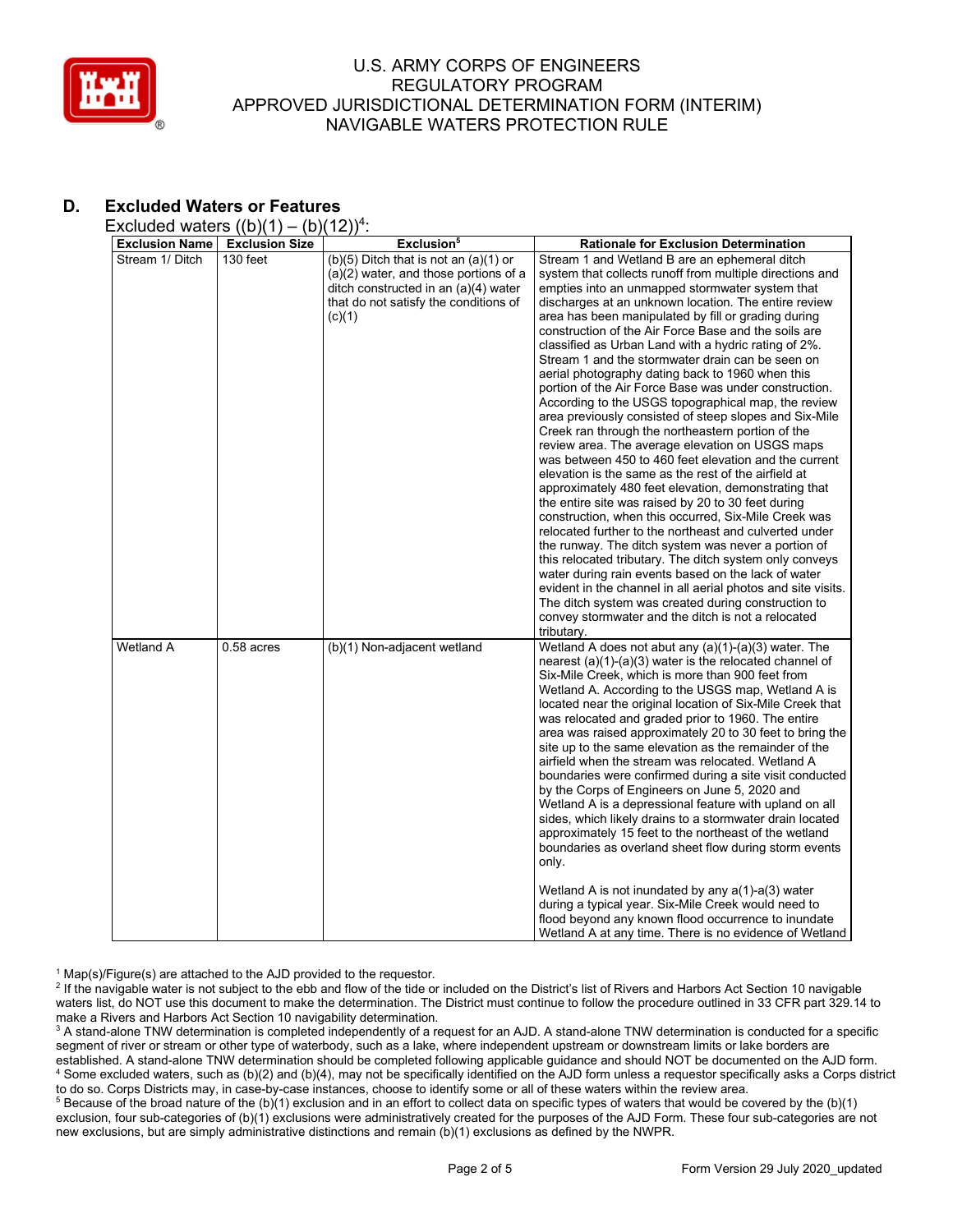

|                  |              |                                                                                                                                                                               | A being inundated during any year by any water.                                                                                                                                                                                                                                                                                                                                                                                                                                                                                                                                                                                                                                                                                                                                                                                                                                                                                                                      |
|------------------|--------------|-------------------------------------------------------------------------------------------------------------------------------------------------------------------------------|----------------------------------------------------------------------------------------------------------------------------------------------------------------------------------------------------------------------------------------------------------------------------------------------------------------------------------------------------------------------------------------------------------------------------------------------------------------------------------------------------------------------------------------------------------------------------------------------------------------------------------------------------------------------------------------------------------------------------------------------------------------------------------------------------------------------------------------------------------------------------------------------------------------------------------------------------------------------|
|                  |              |                                                                                                                                                                               | Wetland A is not separated from an adjacent water by a<br>natural berm or feature. Wetland A is a depressional<br>feature surrounded by upland that has previously been<br>manipulated through grading and construction<br>activities. The entire review area has been graded<br>multiple times and there is no natural feature that<br>separates this wetland from any other water.<br>Wetland A is separated from the nearest a(1-3) water<br>by more than 900 feet, which includes uplands as well<br>as buildings, roads and other man made features.<br>All resources reviewed support the determination that<br>Wetland A does not directly abut any a(1)-a(3) waters,<br>is not inundated by any a(1)-a(3) waters in a typical<br>year, is not separated from any $a(1)$ -a(3) waters by a<br>natural barrier, and is not separated from any a(1)-a(3)<br>waters by a man-made barrier which has an<br>engineered feature that allows water exchange at least |
|                  |              |                                                                                                                                                                               | once in a typical year.                                                                                                                                                                                                                                                                                                                                                                                                                                                                                                                                                                                                                                                                                                                                                                                                                                                                                                                                              |
| <b>Wetland B</b> | $0.33$ acres | $(b)(5)$ Ditch that is not an $(a)(1)$ or<br>(a)(2) water, and those portions of a<br>ditch constructed in an (a)(4) water<br>that do not satisfy the conditions of<br>(c)(1) | Stream 1 and Wetland B are an ephemeral ditch<br>system. See Stream 1 above for rationale.                                                                                                                                                                                                                                                                                                                                                                                                                                                                                                                                                                                                                                                                                                                                                                                                                                                                           |
| Wetland C        | $0.06$ acres | (b)(1) Non-adjacent wetland                                                                                                                                                   | Wetland C does not abut any (a)(1)-(a)(3) water. The<br>nearest (a)(1)-(a)(3) water is the relocated channel of<br>Six-Mile Creek, which is more than 1,500 feet from<br>Wetland C.<br>Wetland C is not inundated by any a(1)-a(3) water<br>during a typical year. Wetland C was confirmed to be a<br>depressional wetland with upland on all sides during a<br>site visit conducted by the Corps of Engineers on June                                                                                                                                                                                                                                                                                                                                                                                                                                                                                                                                               |
|                  |              |                                                                                                                                                                               | 5, 2020. inundated by any $a(1)$ -a(3) water during a<br>typical year. Six-Mile Creek would need to flood beyond<br>any known flood occurrence to inundate Wetland C at<br>any time. There is no evidence of Wetland C being<br>inundated during any year.                                                                                                                                                                                                                                                                                                                                                                                                                                                                                                                                                                                                                                                                                                           |
|                  |              |                                                                                                                                                                               | Wetland C is not separated from an adjacent water by a<br>natural berm or feature. Wetland C is a depressional<br>feature surrounded by upland that has previously been<br>manipulated through grading and construction<br>activities.                                                                                                                                                                                                                                                                                                                                                                                                                                                                                                                                                                                                                                                                                                                               |
|                  |              |                                                                                                                                                                               | Wetland A is separated from the nearest $a(1-3)$ water<br>by more than 1800 feet, which includes uplands as well<br>as buildings, roads and other man made features.                                                                                                                                                                                                                                                                                                                                                                                                                                                                                                                                                                                                                                                                                                                                                                                                 |
|                  |              |                                                                                                                                                                               | All resources reviewed support the determination that                                                                                                                                                                                                                                                                                                                                                                                                                                                                                                                                                                                                                                                                                                                                                                                                                                                                                                                |

 $1$  Map(s)/Figure(s) are attached to the AJD provided to the requestor.

<sup>2</sup> If the navigable water is not subject to the ebb and flow of the tide or included on the District's list of Rivers and Harbors Act Section 10 navigable waters list, do NOT use this document to make the determination. The District must continue to follow the procedure outlined in 33 CFR part 329.14 to make a Rivers and Harbors Act Section 10 navigability determination.

<sup>3</sup> A stand-alone TNW determination is completed independently of a request for an AJD. A stand-alone TNW determination is conducted for a specific segment of river or stream or other type of waterbody, such as a lake, where independent upstream or downstream limits or lake borders are established. A stand-alone TNW determination should be completed following applicable guidance and should NOT be documented on the AJD form. <sup>4</sup> Some excluded waters, such as (b)(2) and (b)(4), may not be specifically identified on the AJD form unless a requestor specifically asks a Corps district to do so. Corps Districts may, in case-by-case instances, choose to identify some or all of these waters within the review area.

<sup>5</sup> Because of the broad nature of the (b)(1) exclusion and in an effort to collect data on specific types of waters that would be covered by the (b)(1) exclusion, four sub-categories of (b)(1) exclusions were administratively created for the purposes of the AJD Form. These four sub-categories are not new exclusions, but are simply administrative distinctions and remain (b)(1) exclusions as defined by the NWPR.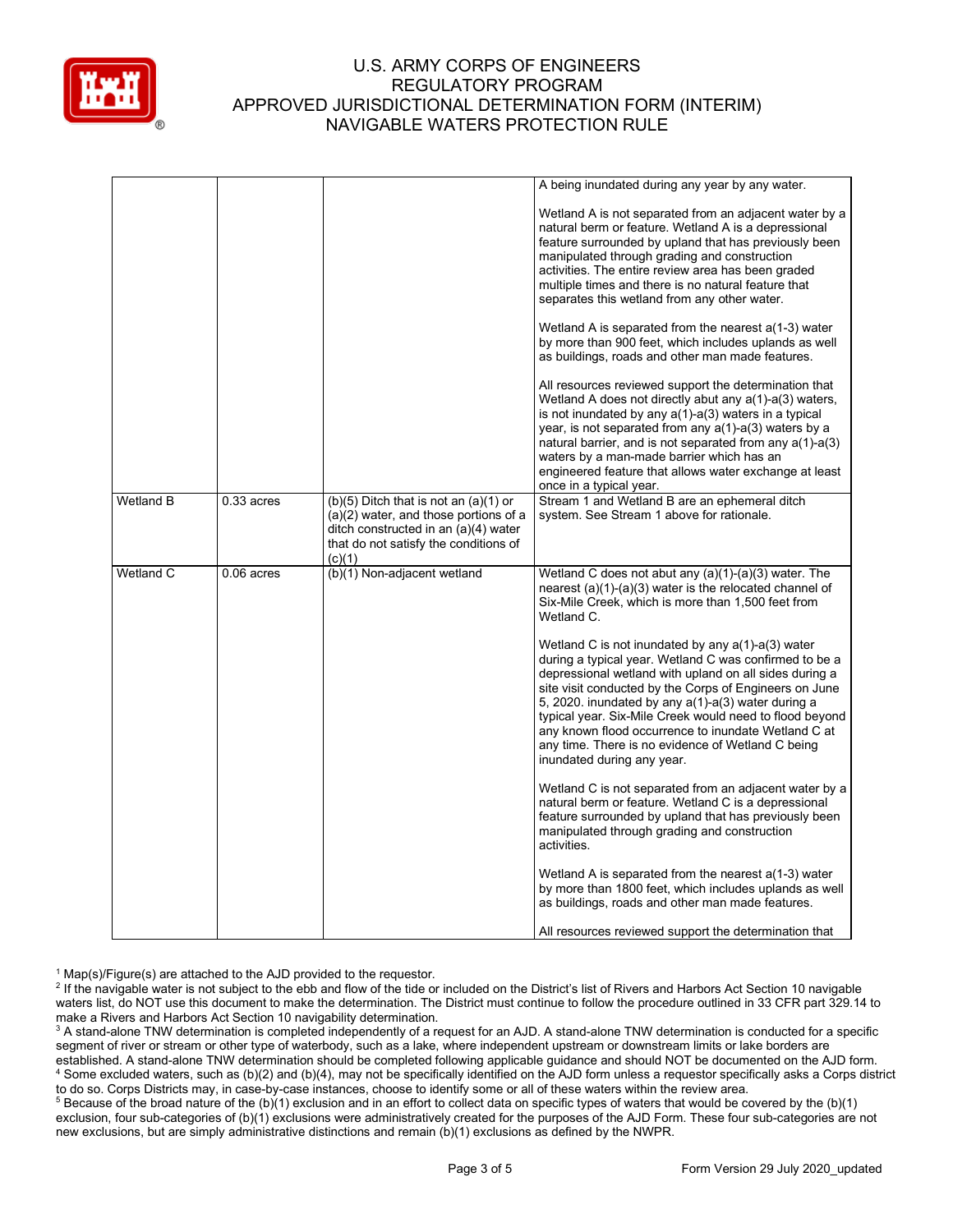

|                                           | Wetland A does not directly abut any a(1)-a(3) waters,        |
|-------------------------------------------|---------------------------------------------------------------|
|                                           | is not inundated by any $a(1)$ - $a(3)$ waters in a typical   |
|                                           | year, is not separated from any $a(1)$ -a(3) waters by a      |
|                                           | I natural barrier, and is not separated from any $a(1)$ -a(3) |
| waters by a man-made barrier which has an |                                                               |
|                                           | engineered feature that allows water exchange at least        |
| once in a typical year                    |                                                               |

 $1$  Map(s)/Figure(s) are attached to the AJD provided to the requestor.

<sup>5</sup> Because of the broad nature of the (b)(1) exclusion and in an effort to collect data on specific types of waters that would be covered by the (b)(1) exclusion, four sub-categories of (b)(1) exclusions were administratively created for the purposes of the AJD Form. These four sub-categories are not new exclusions, but are simply administrative distinctions and remain (b)(1) exclusions as defined by the NWPR.

<sup>&</sup>lt;sup>2</sup> If the navigable water is not subject to the ebb and flow of the tide or included on the District's list of Rivers and Harbors Act Section 10 navigable waters list, do NOT use this document to make the determination. The District must continue to follow the procedure outlined in 33 CFR part 329.14 to make a Rivers and Harbors Act Section 10 navigability determination.

<sup>&</sup>lt;sup>3</sup> A stand-alone TNW determination is completed independently of a request for an AJD. A stand-alone TNW determination is conducted for a specific segment of river or stream or other type of waterbody, such as a lake, where independent upstream or downstream limits or lake borders are established. A stand-alone TNW determination should be completed following applicable guidance and should NOT be documented on the AJD form. <sup>4</sup> Some excluded waters, such as (b)(2) and (b)(4), may not be specifically identified on the AJD form unless a requestor specifically asks a Corps district to do so. Corps Districts may, in case-by-case instances, choose to identify some or all of these waters within the review area.